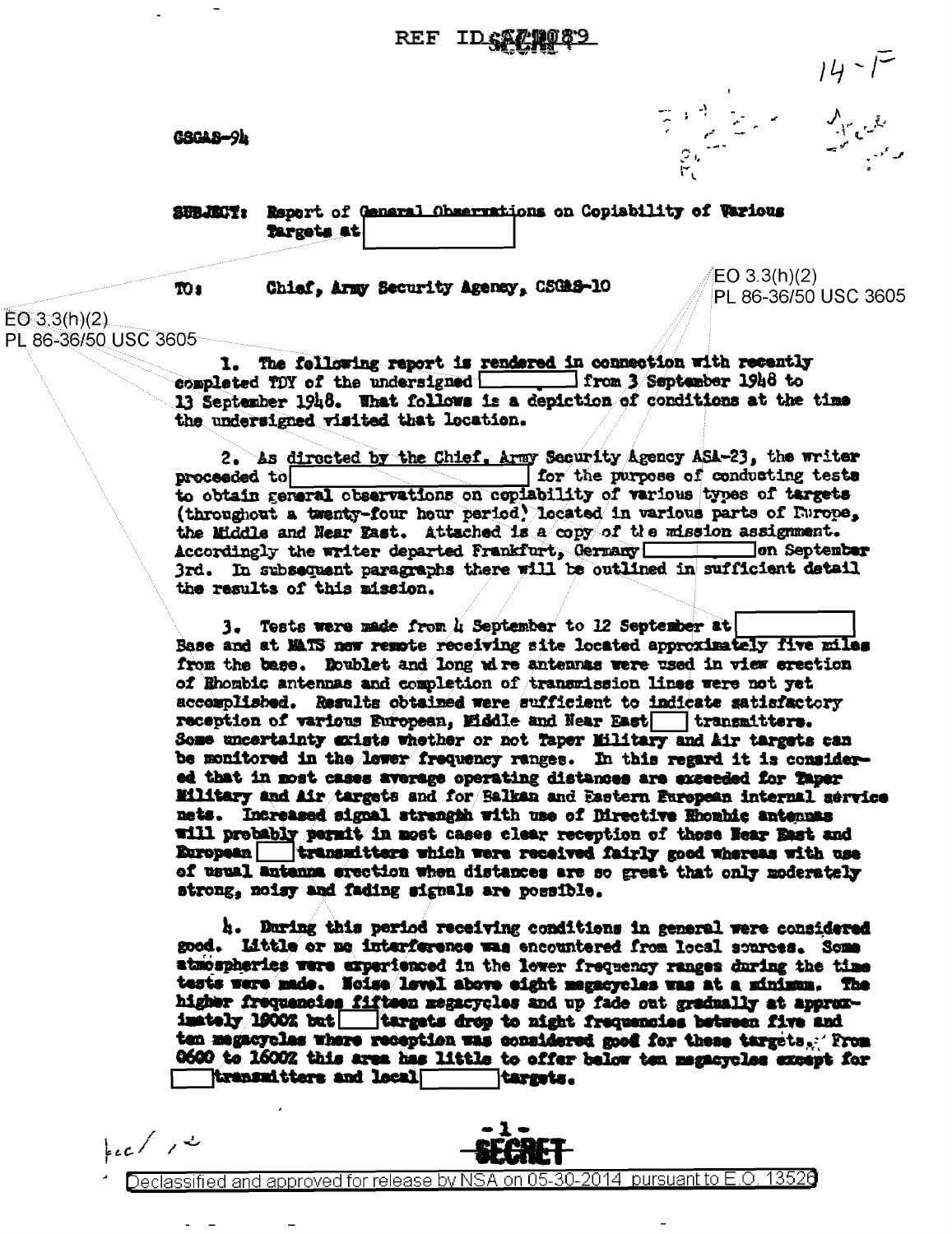REF ID-Xt0009



5. The following points cover briefly the conditions concerning the subject location. As a result of an exchange of views in reference to local conditions, it is considered that difficulty would be encountered during periods when sand atorss occur and during the rainy season. Station set up would be anologeus to USM-4. Transport of personnel would be required to and from the receiving site and or transmitter area. Suitable area could be acquired for the erection of a small number of Ehombic Antennas. Buildings would have to be erected. Local power not available and emergency power would be necessary. Dependents are not permitted in this area at the present time. Availability of supplies appears to be a problem as witnessed by the slow construction of MATS transmitter and receiving sites.

6. It is believed that the following conclusions are in order:

a. European, Middle and Hear East targets could be adequately monitored at this location.

b. In general Taper Military and Air targets of interest could net be adsquately monitered at this point.

c. Covarage of various types of Balkan targets would not prove productive.

d. Interception of those targets which were received at this location with auitable reception could be accomplished with similar or better results in central Europe.  $EO 3.3(h)(2)$ 

PL 86-36/50 USC 3605

PETER BALLYK, WOJG

2 Incls. Assigned Mission Results of Intercept Search

ł

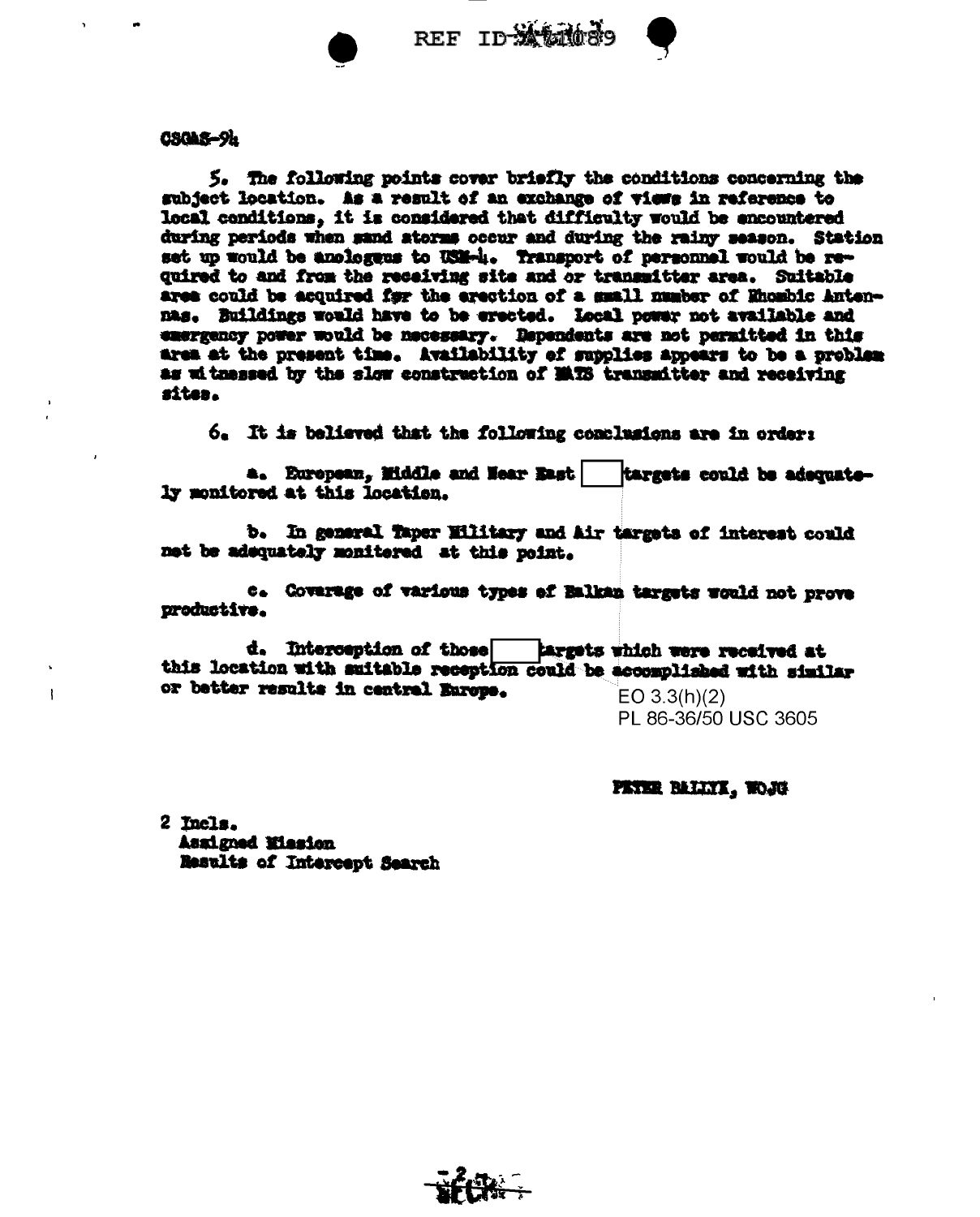| ✓<br>$\mathcal{C}$ on<br>O.<br>$\overline{\mathbf{e}}$<br>$\mathbf{x}$ |                                                                     | REF ID: AV1089                                                       |  |  |  |  |  |  |
|------------------------------------------------------------------------|---------------------------------------------------------------------|----------------------------------------------------------------------|--|--|--|--|--|--|
|                                                                        | SPECIAL CHANNEL CABIE                                               |                                                                      |  |  |  |  |  |  |
|                                                                        | 1420432                                                             | <b>HERZO BASE</b><br>SIGHAL CENTER                                   |  |  |  |  |  |  |
| <b>IMCONING MESSAGE</b>                                                |                                                                     |                                                                      |  |  |  |  |  |  |
|                                                                        |                                                                     | DATE : 25 AUGUST 1948 SIGHATURE : ASA-23                             |  |  |  |  |  |  |
|                                                                        | : BALLIX<br>$\boldsymbol{\pi}$                                      | $t = 30 -$<br><b>NUMBER</b>                                          |  |  |  |  |  |  |
|                                                                        | PRECEDENCE: ROUTIEE                                                 | <b>CIASSIFICATION:</b> $-\frac{\text{SKGRBT}}{\text{EO } 3.3(h)(2)}$ |  |  |  |  |  |  |
|                                                                        | PIXIB FROM CHIEF ASA-23                                             | PL 86-36/50 USC 3605                                                 |  |  |  |  |  |  |
|                                                                        |                                                                     | ACTION BEING TAKEN TO EXTEND TIT BALLIK FOR 60 DAYS REQUEST 30 DAY   |  |  |  |  |  |  |
|                                                                        | OEEERS BE OBTAINED SENDING BALLIK TO                                | TO OBTAIN GENERAL                                                    |  |  |  |  |  |  |
|                                                                        | OBSERVATIONS ON COPIABILITI OF FOLLOWING TARGETS IN PRIORITI LISTED |                                                                      |  |  |  |  |  |  |
|                                                                        | THROUGHOUT 24 HOUR PERIOD                                           |                                                                      |  |  |  |  |  |  |
|                                                                        |                                                                     |                                                                      |  |  |  |  |  |  |

<del>- - 文ジ 笑じり</del>

 $\frac{1}{\sqrt{2}}$ 

 $\overline{\phantom{0}}$ 

 $\equiv$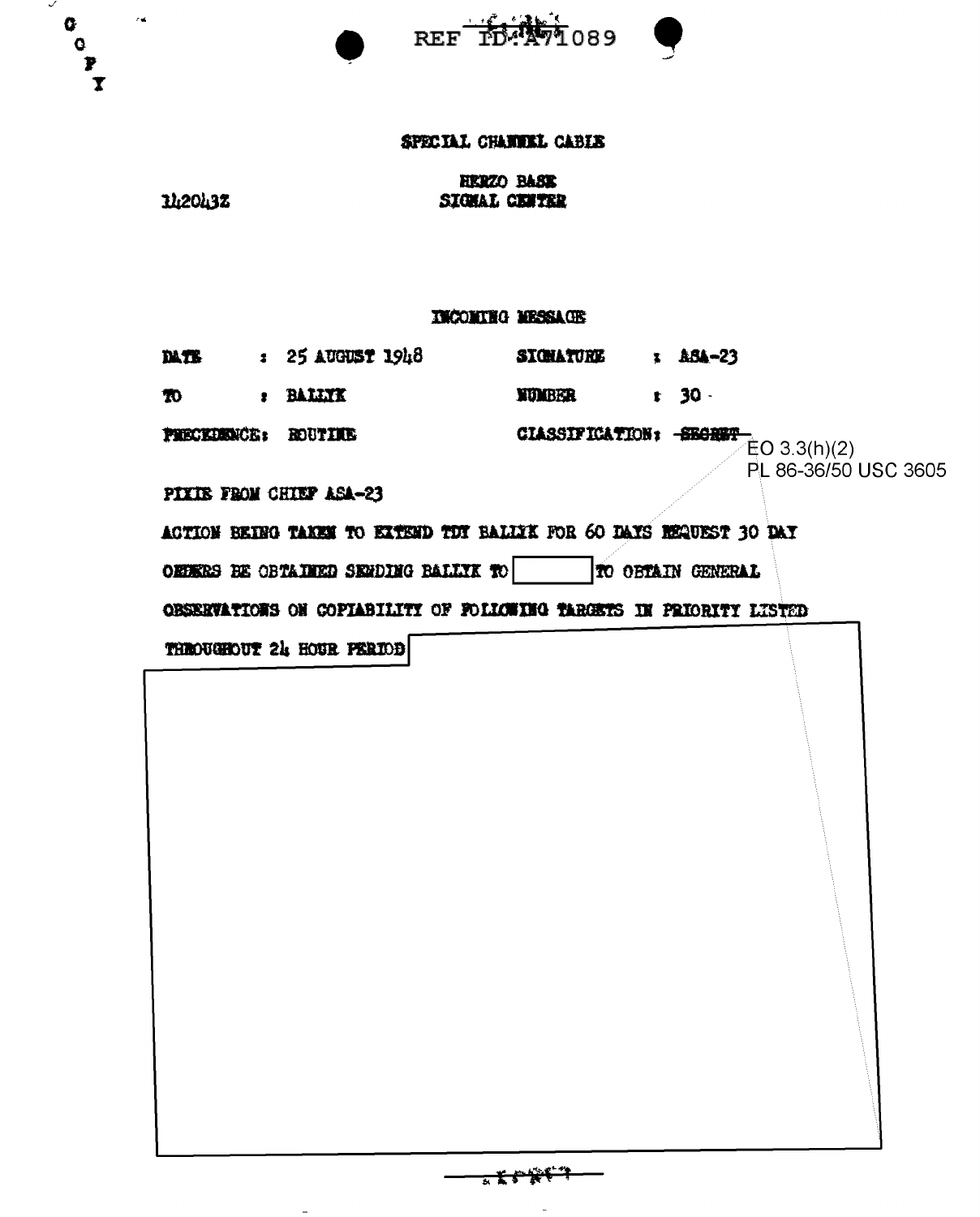



## SPECIAL CHANNEL CABIS

## **NERZO BASE** SIGNAL CENTER

#### **INCOMING MESSAGE**

| DATE               |  | SIGNATURE              |  |                                      |
|--------------------|--|------------------------|--|--------------------------------------|
| TO.                |  | <b>NUMBER</b>          |  | EO 3.3(h)(2)<br>PL 86-36/50 USC 3605 |
| <b>PRECKDENCE:</b> |  | <b>CLASSIFICATION:</b> |  |                                      |

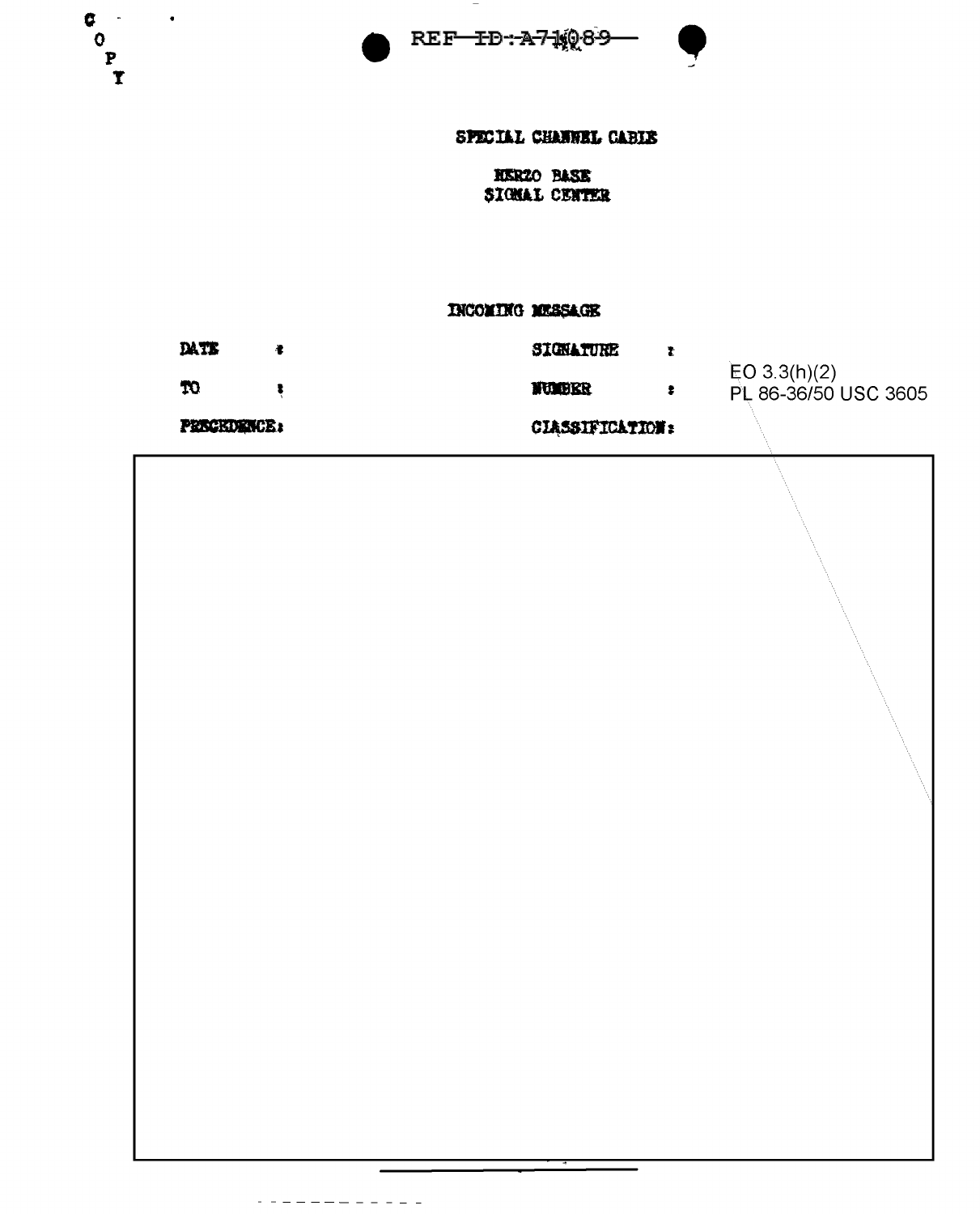



 $\clubsuit$ 

 $\pmb{1}$ 

# SPECIAL CHANNEL CABLE

**HERZO BASE** SIGRAL CENTER

EO 3.3(h)(2)<br>PL 86-36/50 USC 3605

INCOMING MESSAGE

DATE  $\pmb{z}$ 

 $\boldsymbol{\pi}$ 

l,

PRECEDENCE:

 $\ddagger$ 

CIASSIFICATION:

SIGNATURE

NUMBER

 $\epsilon$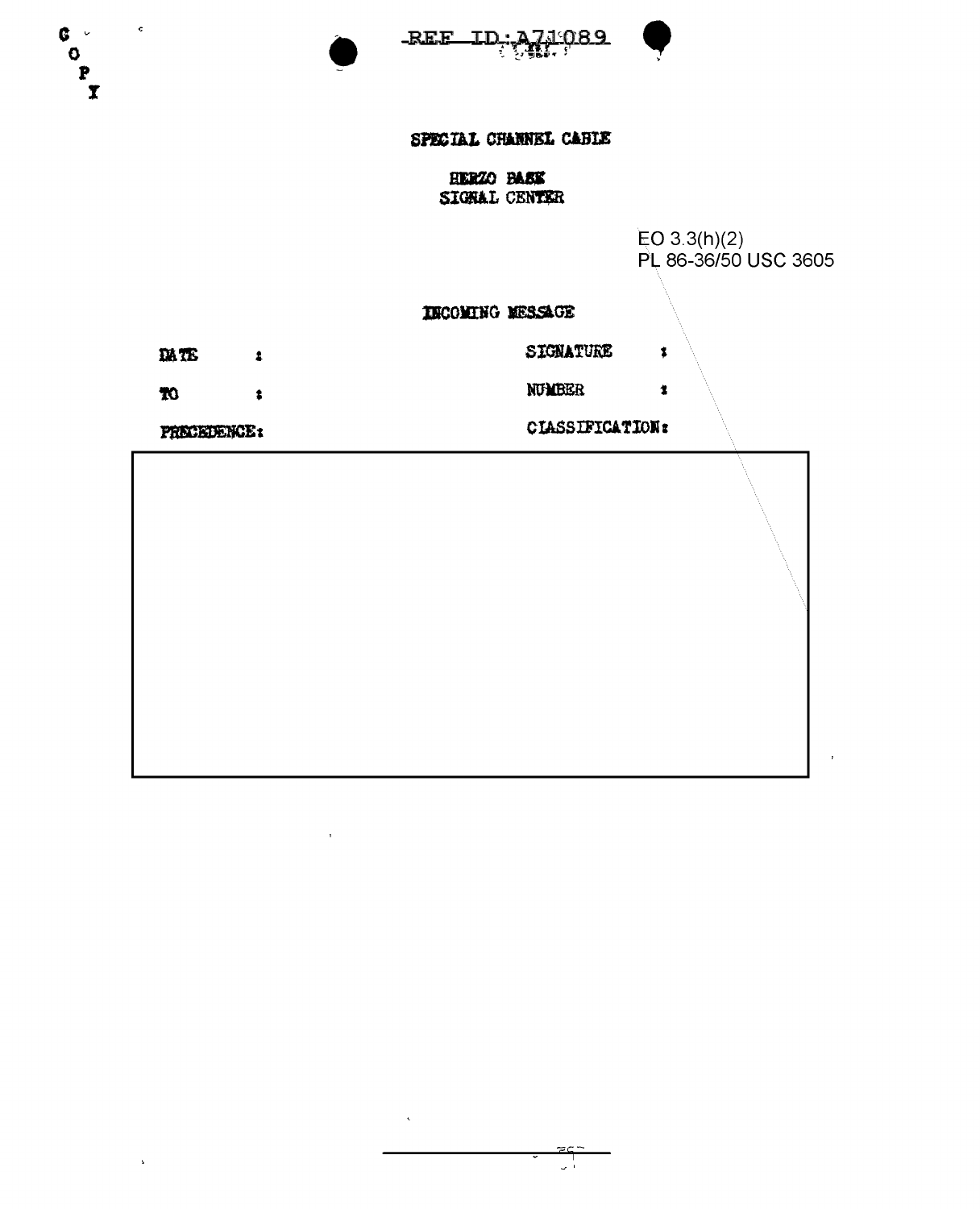



**CSOAS-94** 

 $\sigma_{\rm eff} = \sigma$ 

## **INTERCEPT SEARCH RESULTS**

The following covers briefly the receiving conditions concerning the subject mission in priority order of targets:



 $\mathbf{I}$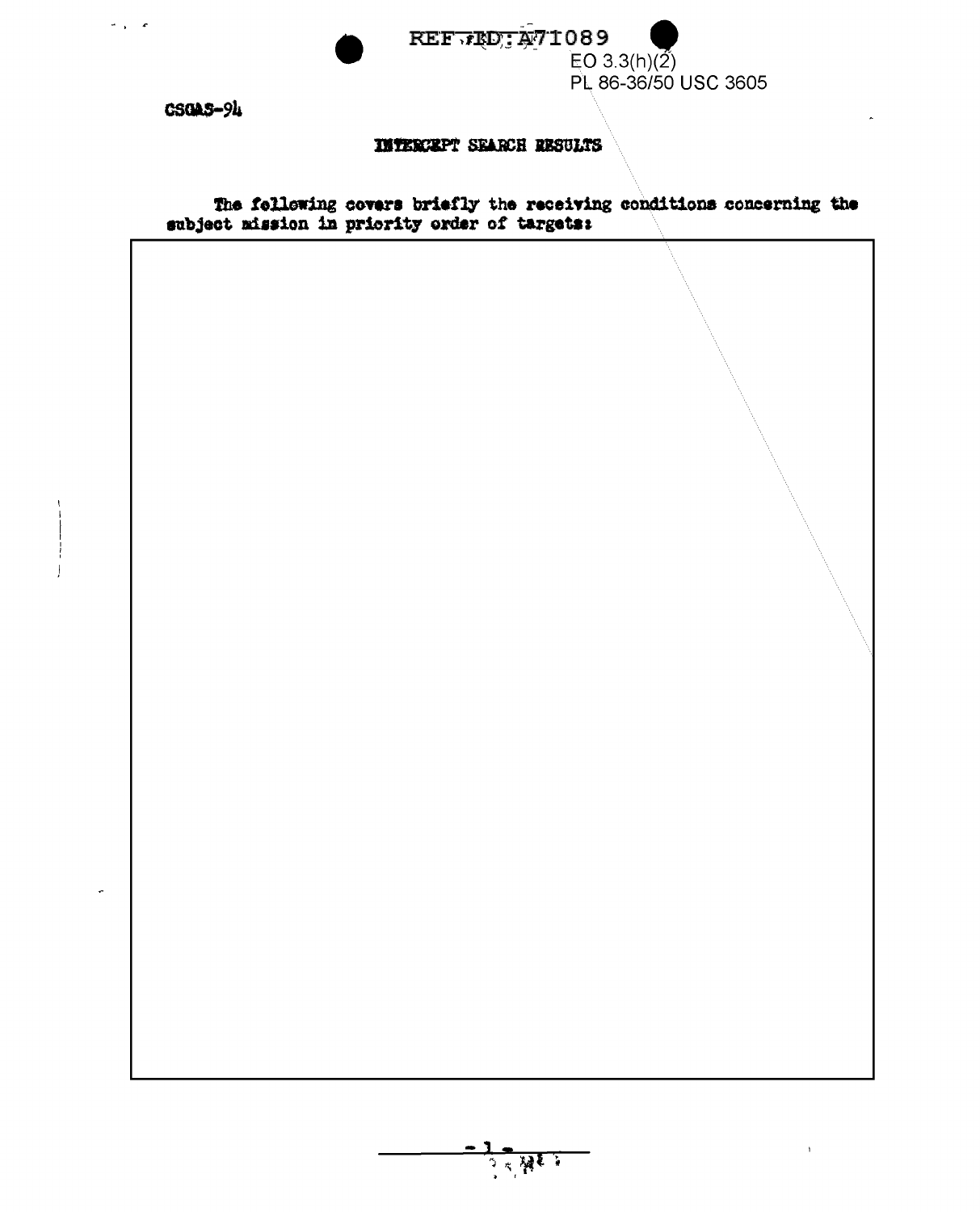